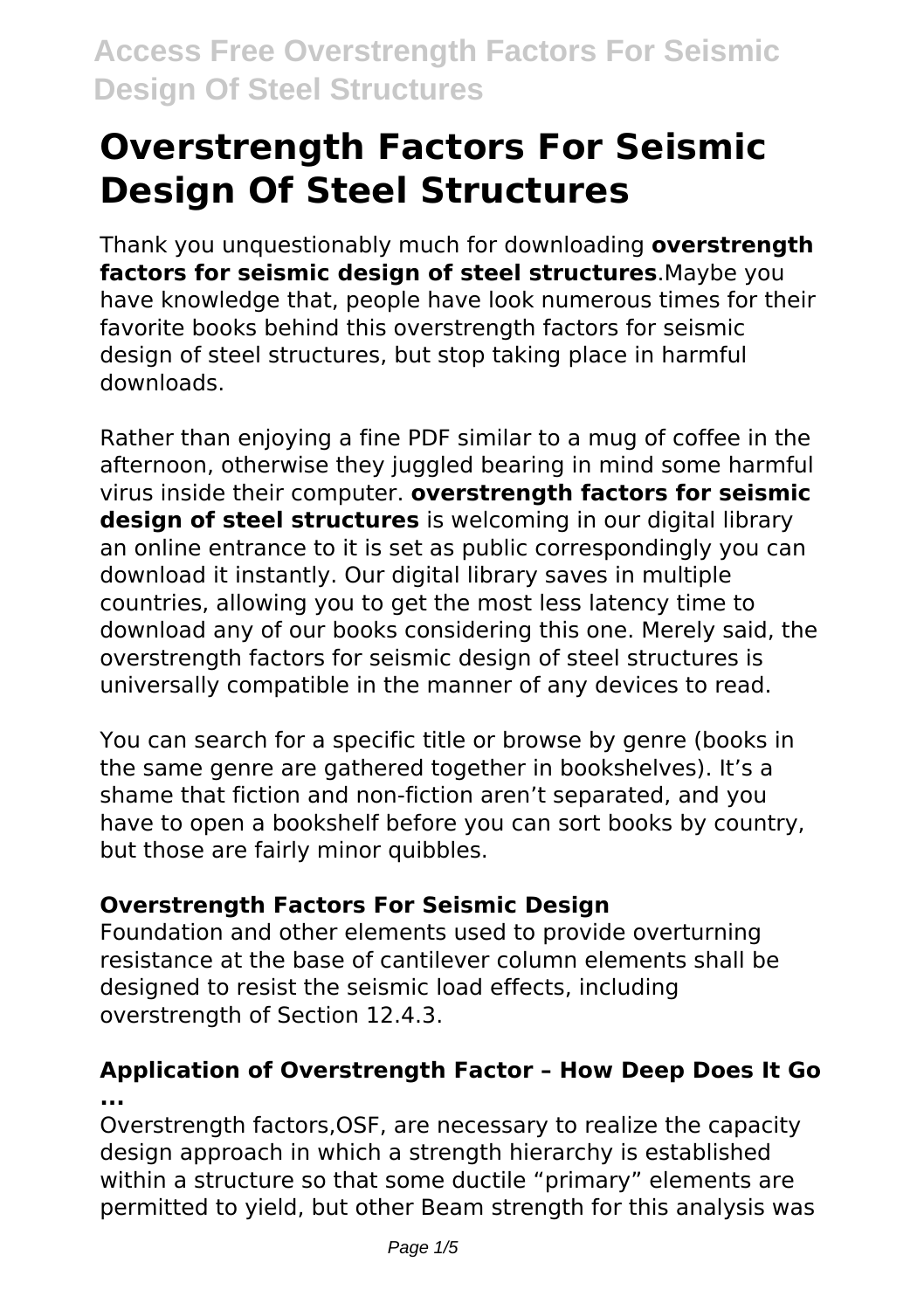computed from the average of the ultimate and yield stresses [Knott 2008].

#### **Overstrength Factors for Seismic Design of Steel Structures**

I am doing a research on comparison of response reduction factor considering overstrength and ductility with response reduction factor considering ductility and load combination with overstrength factor in seismic design. And i am not sure if overstrength factor can be used as a load factor for earthquake load in structure as a whole as you have mentioned that overstrength factor is an force amplification factor applied only to certain elements in load path.

# **STRUCTURE magazine | The Most Common Errors in Seismic Design**

Ω Omega: The Overstrength factor increases the required seismic forces and is applied in specific cases or in the design of certain parts of the structure. Ω0 is intended to reflect the upper bound lateral strength of the structure and estimates the maximum forces in elements that are to remain non-yielding during the design basis ground motion.

# **Seismic Design - ASCE 7 - How To Engineer**

Deflections are multiplied by the Deflection Amplification Factor, C d, to obtain the expected inelastic deflections. Similarly, the System Overstrength Factor,  $\Omega$  o, is an amplification factor that is applied to the elastic design forces to estimate the maximum expected force that will develop. Image credit: Select Seismic Design Coefficients from ASCE 7-05 Table 12.2-1. ASCE 7 Section 12.3.3 addresses limitations and additional design requirements for structural systems with irregularities.

#### **The Omega Factor - Simpson Strong-Tie Structural ...**

The forces required include 1% dead load, 5% of dead plus live load for beam connections, and 20% of wall weight for wall connections. Non-Structural Components in Seismic Design Category A are exempt from Seismic Design requirements, as stated in Section 11.7. 2.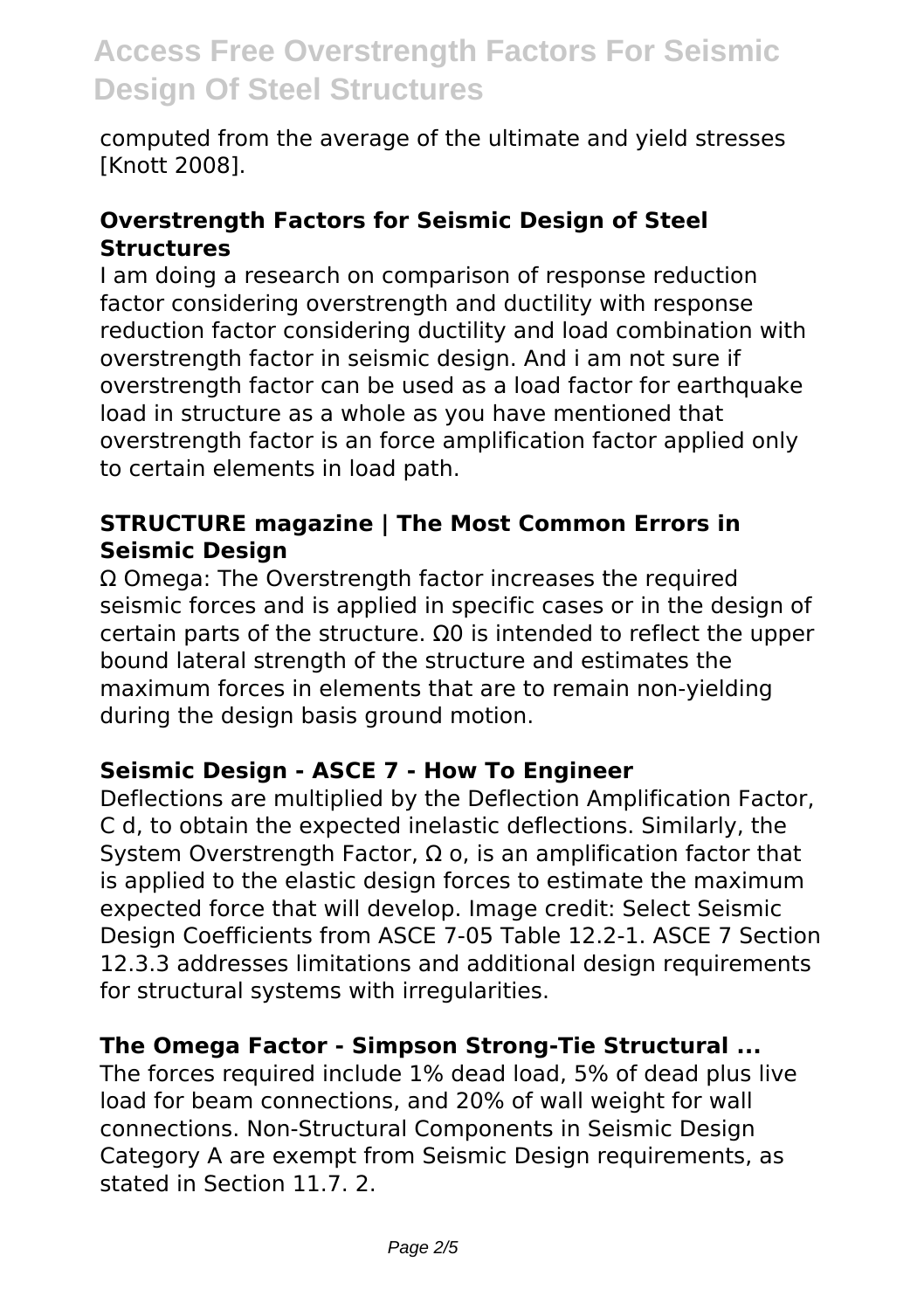# **Common Errors in Seismic Design & How to Avoid Them. T ...**

When the anchorage design is controlled by a brittle anchor failure mode, an overstrength factor ( $\Omega$  0) must be applied to the earthquake component (E) of the factored load. Part D.3.3.4.3(a) (ACI 318-14 Section 17.2.3.4.3(a)) provisions are only relevant to ductile anchor elements. A ductility check must first be performed.

# **STRUCTURE magazine | Changes in the ACI 318 Anchoring to ...**

Relying on such overstrength, many seismic codes permit a reduction in design loads. The possible sources of reserve strength are outlined in this paper, and it is reasoned that a more rational basis for design would be to account for such sources in assessing the capacity rather than in reducing the design loads.

# **Accounting for overstrength in seismic design of steel ...**

In design procedures established in current Mexican seismic codes (NTCS-04, 2004;MOC-15, 2015), an overstrength reduction factor R is used to compute the inelastic design spectra....

# **(PDF) Ductility and overstrength in seismic design of ...**

overstrength factor, 0, and the deflection amplification factor, C d, indicated in Table 12.2-1 shall be used in determining the base shear, element design forces, and design story drift. The selected seismic force-resisting system shall be designed and detailed in accordance with the specific requirements for the

# **Chapter 12 SEISMIC DESIGN REQUIREMENTS FOR BUILDING STRUCTURES**

When a Building Code requires design of a connection in accor dance with Special Load Combinations that include the System Overstrength Factor, the intent is to assure that the connection is strong enough and stiff enough to allow yielding of the member.

# **STEEL INTERCHANGE - AISC Home**

Structures assigned to Seismic Design Category B with Type 1b